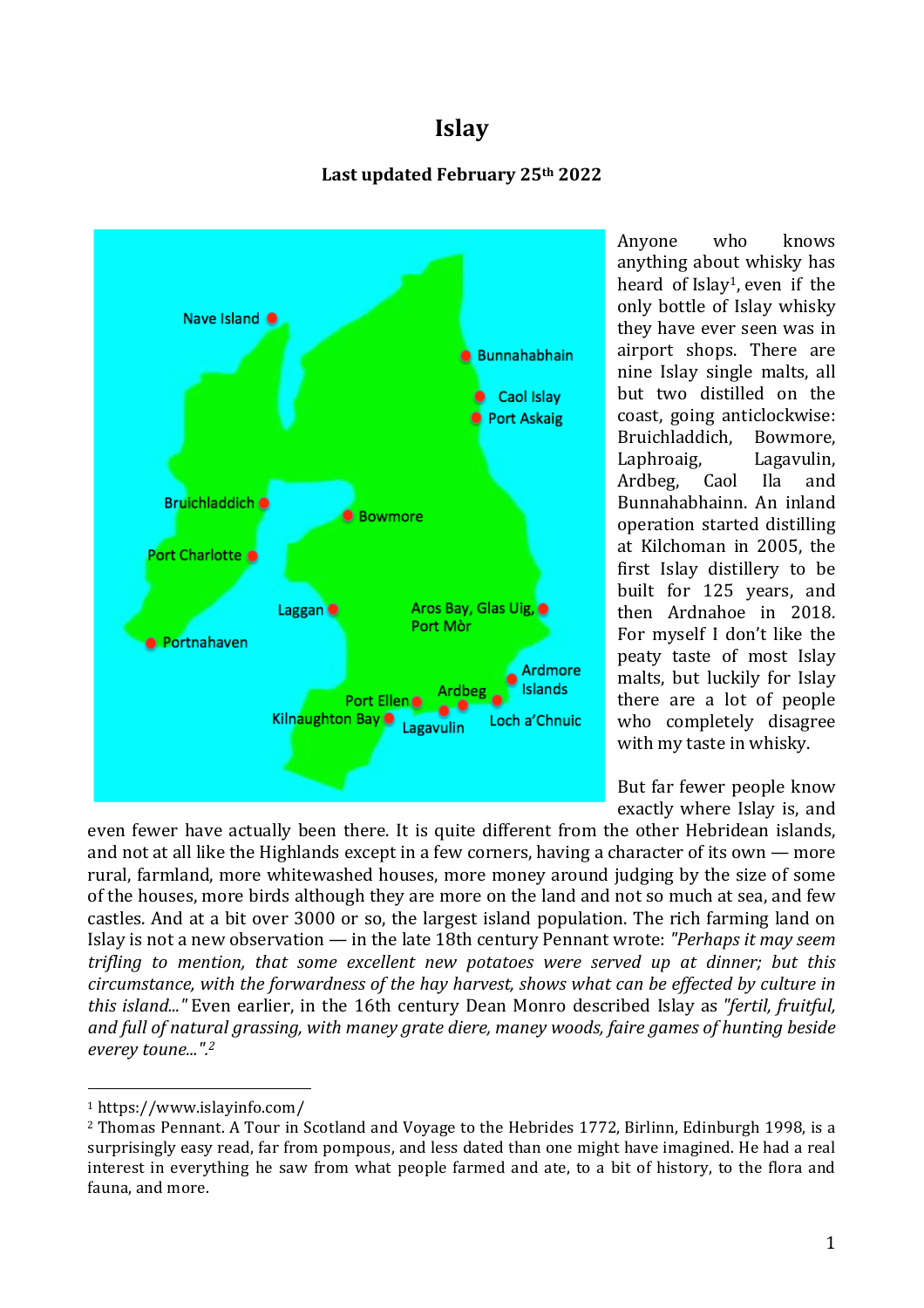Islay has its own brewery3 with five ales. This is particularly good news for Englishmen like myself brought up on proper beer, not caring at all for the sometimes mass-produced Scottish version (there are exceptions like Caledonian IPA, and an increasing number of craft beers). Indeed, after more than 30 years living in Scotland the only things I really miss about England are the pubs with their real ales. Islay has an annual Festival of Malt and Music<sup>4</sup> in late May, and a jazz festival<sup>5</sup> in September that should be worth checking out if you happen to be passing.

Although the yachtsman can anchor off every coastal distillery except Laphroaig, the best anchorage has got to be Lagavulin — the entrance is challenging and requires you to keep the 'ulin' of Lagavulin in sight as you approach. You end up right by the distillery and maybe on one of their moorings, the distilling aroma is compelling, and you can easily walk to Ardbeg and get two distilleries for the price of one, as it were.

# **Ardbeg (Loch an t-Sàilein)**

Although you can pick up a visitor's mooring off the Ardbeg distillery<sup>6</sup> (ph 01496 302244) it is rather exposed and not as attractive as the Lagavulin anchorage . However, there is a delightful walk across the cliffs from Lagavulin where I prefer to anchor or pick up a visitor's mooring (you can walk round by the road which is a bit longer).

The distillery which was started in 1815, and restored in the late 1990s, is definitely worth a visit, particularly for the splendid café which is in an old kiln, and the white painted buildings which are highly attractive. Indeed the buildings were according to 'Pevsner' described by Barnard in 1887 as though constructed *"with no pretensions to taste or elegance, nevertheless...look picturesque and are substantially built"7.* Just like they look and are today. The staff are very friendly too, and you can indulge yourself in excellent coffee, lunch or tea. As ever there are tours. Like other distilleries, to get into their website you have to state you are of legal (in the UK) drinking age. How daft, of course anyone can lie about their age. The now deleted home page commented that the distillery was "a worldwide family of Ardbeg aficionados in 90 countries who work tirelessly to drink more Ardbeg"! Didn't sound too good in this day and age of concern about alcoholism.

Bizarrely, Ardbeg has tried maturing their whisky in the orbiting International Space Station. They claim it tastes better than the earthbound equivalent. Good for publicity if nothing else.

 <sup>3</sup> https://www.islayales.com/

<sup>4</sup> https://feisile.co.uk/

<sup>5</sup> http://www.islayjazzfestival.co.uk/

<sup>6</sup> https://www.ardbeg.com/en-US

<sup>7</sup> 'Pevsner' is my generic term for all those wonderfully detailed books about the buildings of England, Scotland, Ireland and Wales which were started by Nikolaus Pevsner, the architectural historian, and written between 1951 and 1974. The two volumes you need for these anchorages are Argyll and Bute by Frank Arneil Walker, Penguin Books 1992, and Highlands and Islands by John Gifford, Yale University press, 2003.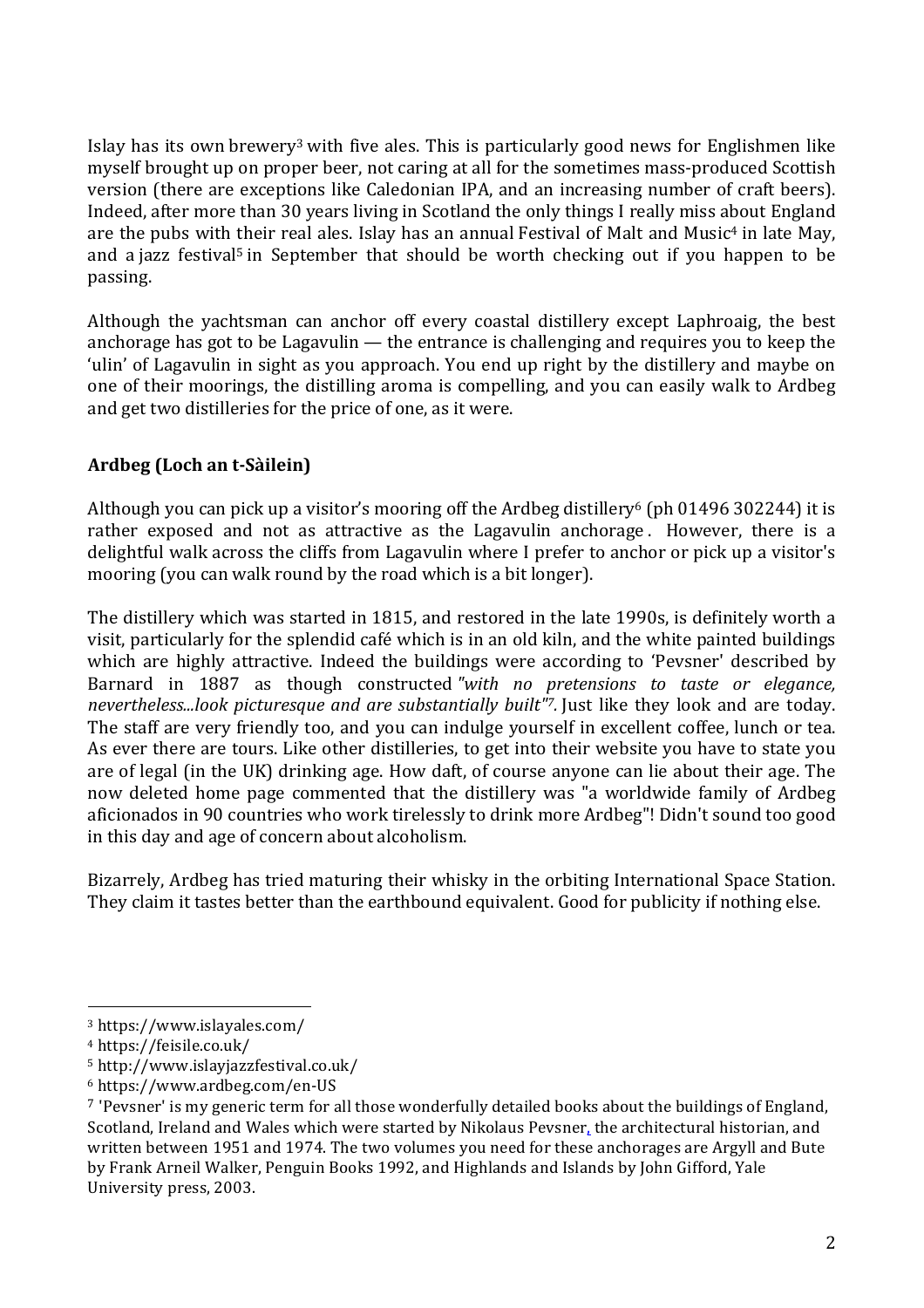## **Ardmore Islands**

Here is a veritable archipelago of little islands and skerries. The anchorages are quite far from the land but I don't think you really need to go ashore to experience what this magical place offers. Just sit in the cockpit with binoculars, wait and watch. Or paddle about  $-$  quietly  $-$  in the dinghy. There are always loads of seals around and you can watch oystercatchers, terns, eider duck, shell duck, swans, herons, deer feeding by the water's edge, and on one memorable occasion we saw a family of otters playing close by on the rocks. Ashore there is not much to do anyway, other than stroll around in the bracken. Ardmore house up on the hill looks forbidding, and rather ugly. A small wind turbine has appeared in recent years, tolerable just about — better than a coal-fired power station.

#### **Bowmore**

Bowmore8 is a long sail in (and out) but worth a visit, maybe most of all for a first-class meal — at a price — at the Harbour Inn<sup>9</sup> (the dinning room and conservatory overlook the harbour, which is no surprise, and there are a few rooms as well). It is an attractive mid-19th century building, very cosy inside (ph 01496 810330). It was taken over by the owners of the distillery in 2014.

The town itself, and it is a little town rather than a large village, is the administrative capital of Islay. It has a better Co-op than Port Ellen, along with a hardware shop, butcher, fish van, a general touristy sort of shop (the Celtic House) which has an excellent selection of books, particularly sticking-in books for small children, and so on.

The town was laid out as a grid in the mid 18th century and is one of the few attractive towns in the area (along with Tobermory and Oban). The mostly 19th century distillery <sup>10</sup> which was founded in 1779 (with tours, ph 01496 810441) dominates the bottom of the main street by the harbour while God dominates the top in the remarkable form of Kilarrow parish church11, built in 1767 and described by 'Pevsner' as *"powerfully architectonic in conception and resolutely urban in its rural setting"12*. It is indeed a striking round shape, and inside it is beautifully elegant with splendid pine pews, and curved stairs up to the 19th century gallery. The central pillar holding the roof up is wooden although it doesn't look it.

The MacTaggart Leisure Centre (ph 01496 810767)13 contains Islay's only swimming pool in a rather nice 1991 conversion of a former distillery warehouse right by the harbour (It is owned by the people of Islay and Jura.). You swim under a curved wooden ceiling and can

<sup>8</sup> https://www.islayinfo.com/bowmore.html

<sup>9</sup> https://www.bowmore.com/harbour-inn

<sup>10</sup> https://www.bowmore.com/

<sup>11</sup> https://canmore.org.uk/site/37655/islay-bowmore-main-street-kilarrow-parish-church

<sup>12</sup> 'Pevsner' is my generic term for all those wonderfully detailed books about the buildings of England, Scotland, Ireland and Wales which were started by Nikolaus Pevsner, the architectural historian, and written between 1951 and 1974. The two volumes you need for these anchorages are Argyll and Bute by Frank Arneil Walker, Penguin Books 1992, and Highlands and Islands by John Gifford, Yale University press, 2003.

<sup>13</sup> https://www.islayinfo.com/mactaggart-leisure-centre.html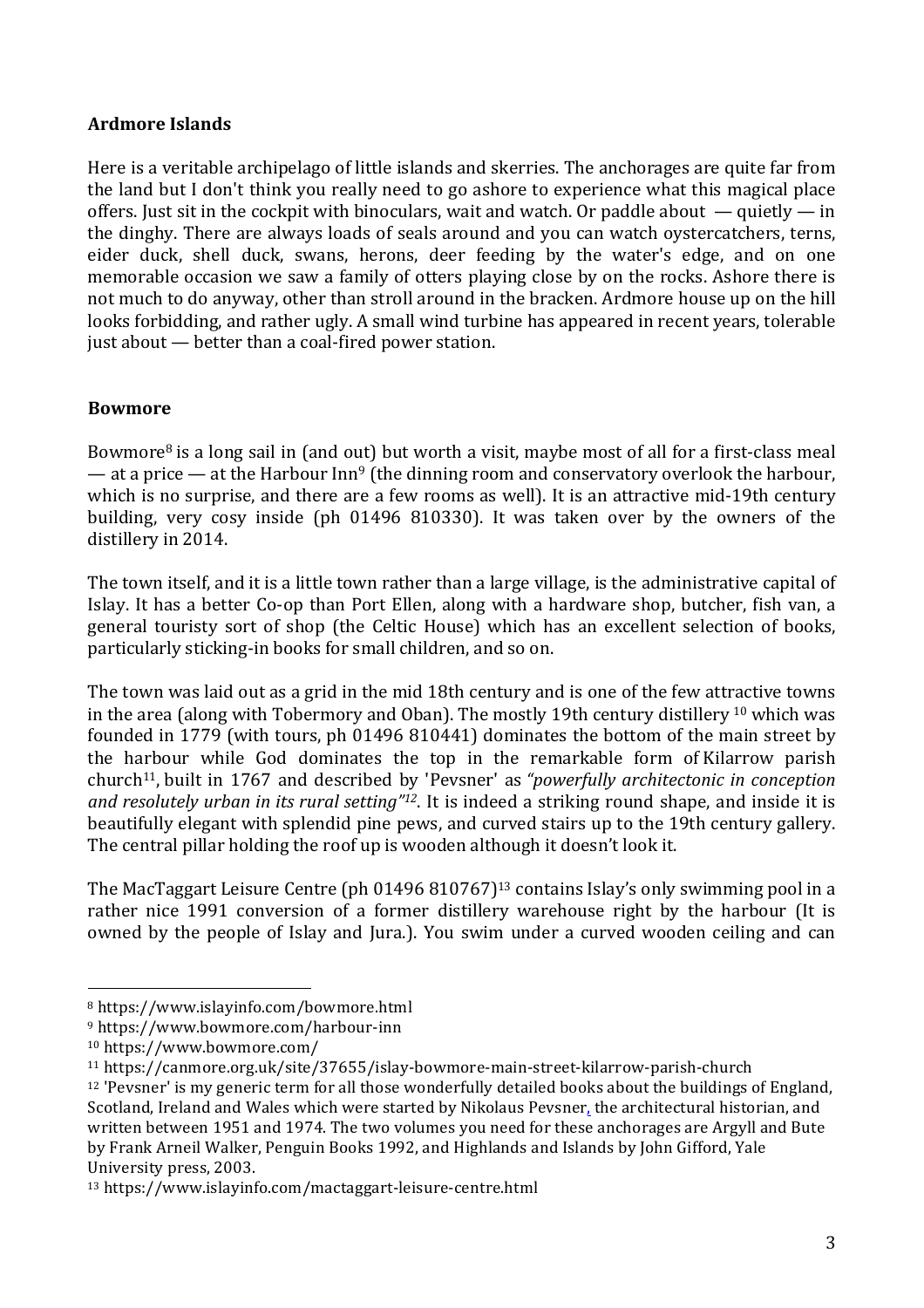look out to the bay through windows at the end of the 25-metre pool. There is a small launderette there too.

The Lochside Hotel<sup>14</sup> is a less expensive food option to the Harbour Inn, but the dining room looks right on to the harbour and the food is fine — the range of Islay whiskies in the bar is legendary and it seems to be the place for music in the evenings (ph 01496 810244). Peatzeria appeared in 2017, it looks good but have yet to try it (ph 01496 810810).

So all in all not at all a bad anchorage to take a break, and change crew rather than at Port Ellen which, although it has pontoons and is a bit nearer the airport and more convenient for the ferry, is not such a good place to linger in.

#### **Bruichladdich**

Bruichladdich**<sup>15</sup>** village is the distillery16**,** built in 1881, and an excellent tour it does too (ph 01496 850190). The distillery had to close down during the two World Wars, went through various owners, and was closed down again in 1993 by Whyte and MacKay. Luckily the distillery was rescued from corporate mothballs in 2000 and became privately owned in exchange for £6.5 million. All the workers had shares in the company, almost everything was done on site with the original Victorian machinery (and nae computers), and their low peat whisky is delicious (the peaty stuff is for others). Well, that is how it used to be until it was sold to Remy Cointreau for £58 million in 2012, and maybe it still is to an extent. How understandable and profitable for the owners and the 60 investors, but how depressing that yet another successful small operation gets swallowed up by a multinational corporate monster. I am of course no businessman so I don't understand these things at all, but I know what I like, and what I don't, and what I am likely to intuitively support. I was once all in favour of this distillery because they sponsored the first Scottish Islands Peaks Race<sup>17</sup> I entered in the early 1990s.

#### **Bunnahabhain**

This is sold in the Sailing Directions as a convenient place to wait for the tide south through the Sound of Islay, or as a pause during a journey north. Whatever, I don't think there is much point in blowing up the dinghy because there is nothing much to see ashore other than the rather unattractive late 19th century distillery<sup>18</sup> (with tours as ever, ph 01496 840557). And some equally unattractive houses, mostly rendered grey.

 <sup>14</sup> https://lochsidehotel.co.uk/

<sup>15</sup> https://www.islayinfo.com/bruichladdich.html

<sup>16</sup> https://www.bruichladdich.com/

<sup>17</sup> https://www.scottishislandspeaksrace.com/

<sup>18</sup> https://bunnahabhain.com/home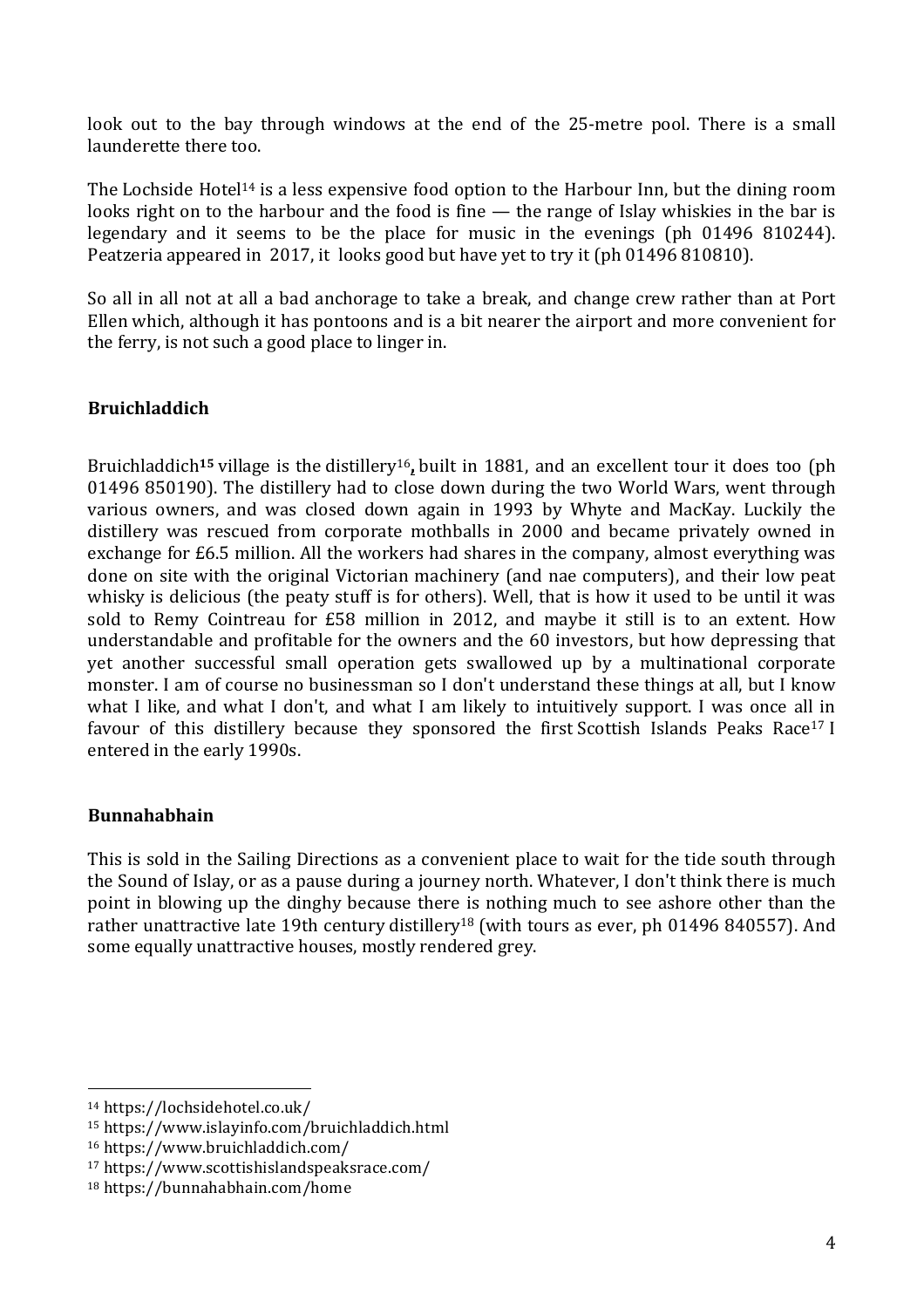# **Caol Ila**

This bay is entirely dominated by the distillery<sup>19</sup> and seems to have no merit at all as a place to anchor. Not all distilleries are beautiful buildings, in this case probably because of the rather nasty 1970s architecture which has been added to the ensemble (ph 01496 302769 for tours).

## **Kilnaughton Bay**

It can be more comfortable than Port Ellen to anchor across in Kilnaughton Bay, protected as it is from westerly winds. It has been a bit spoiled by some modern cottages, but the beach is very pleasant to wander along, and the sand is just right for sandcastles. The Carraig Fladda lighthouse<sup>20</sup> was built in 1832 — square and stumpy, very much not in the Stevenson style. (If you walk21 on just past the lighthouse you come to the so-called singing sands, said to be a delightful beach —Tràigh Bhan.). Up on the dunes there are a surprising number of atmospheric burial grounds. The roofless St Nechtan's chapel<sup>22</sup> is late medieval and contains a number of mouldering graveslabs, including one with a rather fine knight in relief.

The military graveyard just to the east of the chapel is remarkably well tended, as these places always are, but contains very few graves. One is of an 'unnamed negro' which is a bit non-PC these days. It is perhaps surprising there are any war graves here, so far it seems from the action, let alone one of a 'negro'. But ships did come to grief around these parts, most notably towards the end of the First World War<sup>23</sup>. The British cruise liner the SS Tuscania<sup>24</sup> was carrying American troops to Europe when she was torpedoed by a German U-boat in February 1918. Then in October the Otranto<sup>25</sup>, an armed merchant cruiser, also carrying American troops, collided with another ship and sank. These tragedies are commemorated by the very visible monument on the Mull of Oa, erected by the American Red Cross in 1920.

# **Lagavulin**

Now here is a unique anchorage, once you can understand the Sailing Directions and get through between the two beacons without touching something. If you do have a wee bump, be reassured that you are not the only one — I am another! The anchorage itself is a delightful pool with terns on the rocky islets, views out to the Mull of Kintyre and Ireland, all much enhanced by the white-painted distillery and the decaying castle. To me it will always be the anchorage of my son Oli's boxer shorts which must translate into something nice-sounding in Gaelic — the boy carelessly dropped the dinghy painter from the yacht, immediately stripped off to his boxers, plunged in to rescue the dinghy and ended up with the boxers round his ankles which slowed him down a touch!

<sup>19</sup> https://www.malts.com/en-row/distilleries/caol-ila

<sup>20</sup> https://canmore.org.uk/site/37631/islay-carraig-fhada-lighthouse

<sup>21</sup> https://www.walkhighlands.co.uk/islay-jura/carraig-fhada.shtml

<sup>22</sup> https://canmore.org.uk/site/37608/islay-kilnaughton-st-nechtans-chapel-and-burial-ground

<sup>23</sup> https://www.islayinfo.com/lord\_robertson\_islay\_troopships.html

<sup>24</sup> https://en.wikipedia.org/wiki/Tuscania

<sup>25</sup> https://en.wikipedia.org/wiki/HMS\_Otranto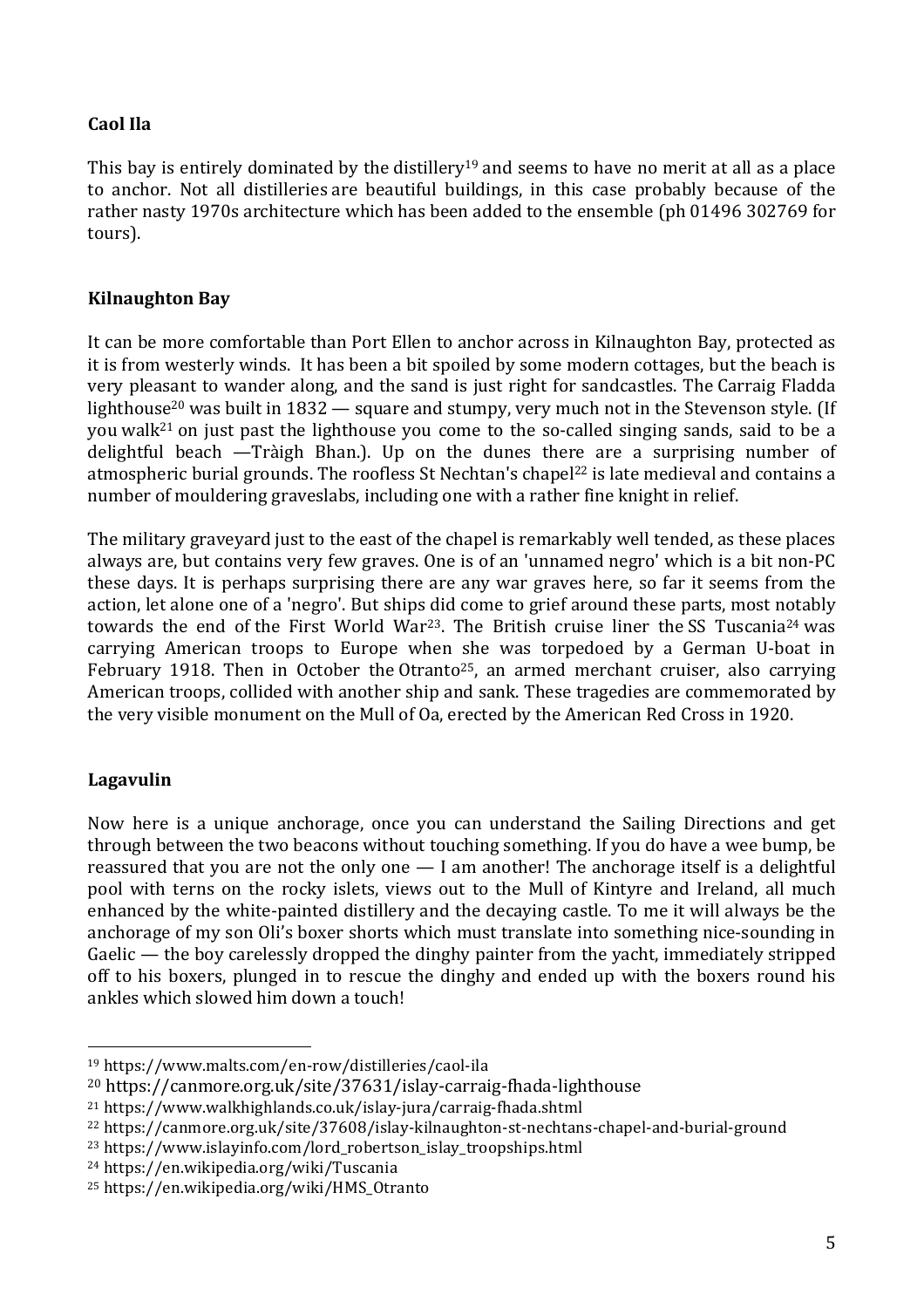The Lagavulin distillery<sup>26</sup> began life as an illegal still at least as far back as the 18th century, the present legal distillery was founded in the early 19th century. The product you can buy in every airport booze shop in the world (perhaps not Saudi Arabia). There are formal tours but the men working in the place seem happy enough to give one an informal explanation of the distilling process and a look at the inner works when one goes ashore (ph 01496 302749).

You can easily walk from here to Ardbeg for another distillery, and to Laphroaig<sup>27</sup> for that matter, and even on to Port Ellen along the traffic-free South Islay Distilleries Path28.

The mostly 16th century, possibly some bits earlier, Dunyvaig Castle<sup>29</sup> is rather more impressive from the anchorage than close up. It was abandoned in the late 17th century. Indeed too close up is discouraged as the ruin is crumbling off its promontory. How our ancestors managed to perch their castles on such small rocky outcrops, guarding important and strategic bits of the coast, is truly amazing. By the way, the shore between the distillery and the castle is full of rubbish so either walk round by the road, or go by dinghy.

The Islay Marine Centre<sup>30</sup> opened in 2011 in the bay, very convenient for a chandlery, boatyard, visitor moorings and so on (ph 01496 300129). How such an enterprise is prospering I know not, I haven't had a chance to visit. One can but wish it well.

#### **Laggan**

This anchorage is not in the Sailing Directions but it was a favourite of Captain Harvey's in the 1930s. He remarked that the stones on the beach were *"excellent for ballast for the luggers" <sup>31</sup>*. It is in the small bay surrounded by cliffs and hills on the east side of Loch Indaal, half a mile east of Laggan Point, south of Bowmore. I have not been there but the Captain thought it was good for picnics. Clearly it is very open to the southwest.

# **Loch a'Chnuic**

Loch a'Chnuic has nothing of great interest and is right next to the road — not exactly a main road though.

<sup>26</sup> https://www.malts.com/en-gb/distilleries/lagavulin

<sup>27</sup> https://www.laphroaig.com/en/

<sup>28</sup> https://www.walkhighlands.co.uk/islay-jura/three-distilleries.shtml

<sup>29</sup> https://canmore.org.uk/site/38002/islay-dunyvaig-castle

<sup>30</sup> http://islay-marine-centre.com/

<sup>&</sup>lt;sup>31</sup> Sailing Orders. Practical instruction to yachtsman, illustrated by the author's cruises on the West Coast of Scotland. Capt J R Harvey, Alexander Maclehose, London 1935. Well written descriptions of summer holidays on not much money, and even without a 'paid hand' *"my young family and I have always managed somehow"*. There is also a lot of technical stuff on charts and how to make them, navigation, compass deviation, how to organise a boat — most of which is not that interesting. But information about many of the anchorages is still relevant. As was so common in those days the engine was unreliable and a lot of time was spent towing the boat with the dinghy, and by horse or even manpower along the Crinan canal.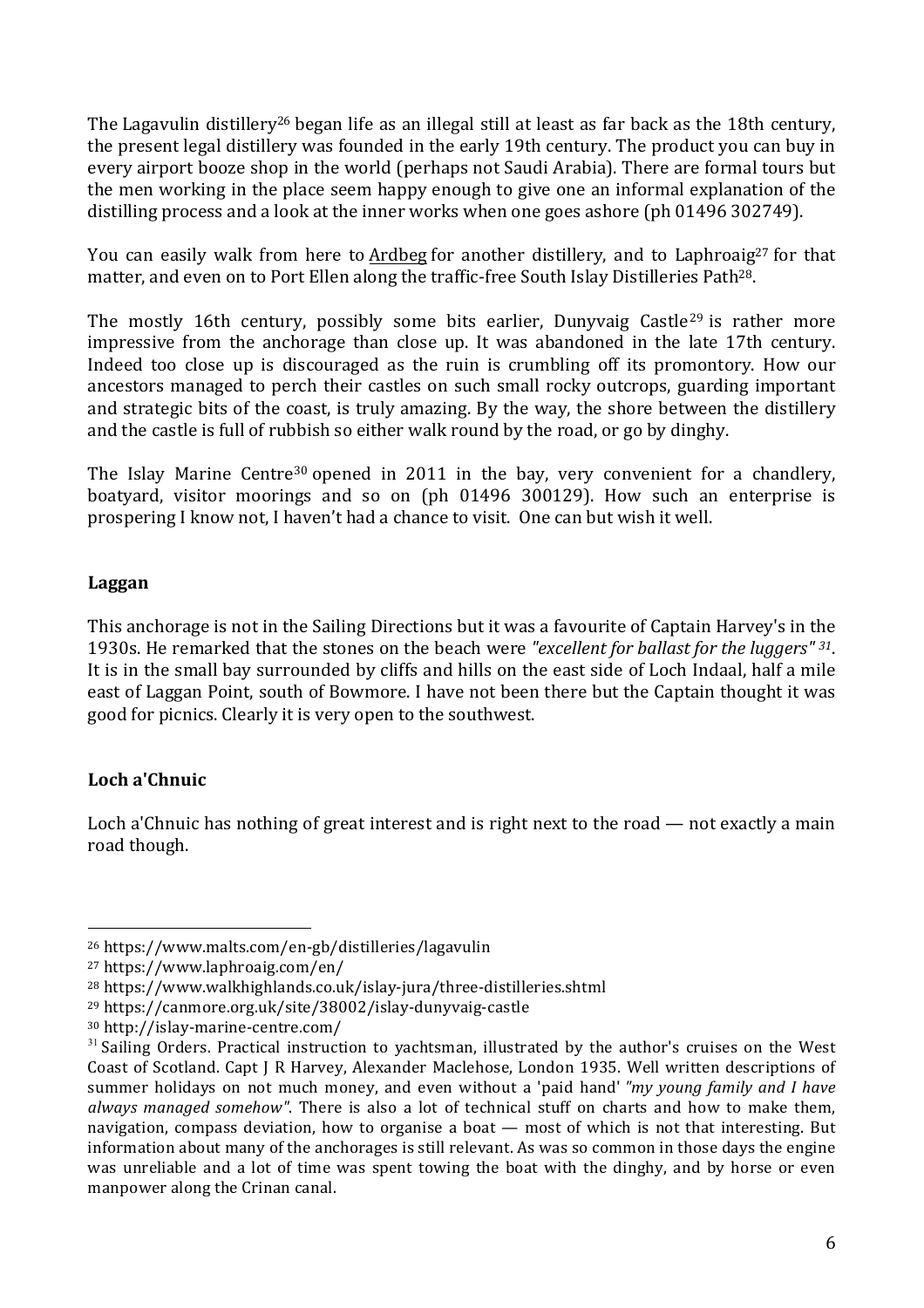## **Nave island**

Nave Island I have yet to visit but there are, I am told, the remains of a small rubble chapel32 to be inspected, maybe early 13th century, with a 19th century kelp burners' brick furnace and chimney. Not surprisingly the island is uninhabited.

#### **Port Askaig**

Port Askaig<sup>33</sup> looks like an uncomfortable anchorage to me, too much tide and not enough space, so I have never stopped there. However, if you do, the hotel<sup>34</sup> sounds OK (ph 01496) 840245). There is also a small shop. But in practice it is probably best to let the tide carry on sweeping you up — or down — the Sound of Islay to wherever it is you are heading for

# **Port Charlotte**

Port Charlotte<sup>35</sup> is certainly a pretty place, if a rather quiet village. It was founded in the early 19th century as a distillery and agricultural settlement (the Loch Indaal distillery died many decades ago). At one time it was a busy fishing port. There is the excellent Islay Natural History Centre<sup>36</sup> in a converted part of the old distillery (ph 01496 850288), particularly good hands-on stuff for children. And the excellent Port Charlotte Hotel<sup>37</sup> for tasty bar lunches and suppers, upmarket dinners, and live music (ph 01496 850360) — it also majors on malt whiskies. I have not been to the Museum of Islay Life<sup>38</sup> which in 1977 was set up in the newly restored 1843 Kilchoman Free Church, said to be excellent (ph 01496 850358). The lighthouse is a Stevenson, of course, 1869.

# **Port Ellen**

Port Ellen<sup>39</sup> is an early 19th century planned village because the laird, Walter Frederick Campbell, wanted to expand employment from just agriculture to fishing and distilling. The first quay was added in 1824 and the lighthouse in 1832. He named the village after his wife Ellinor.

It is the easiest place to flee to on the south coast of Islay, and there are a couple of good shops for provisions (you could stock up in the Co-op), and a hardware store. But, I haven't in the past rated it much as a place to visit — the visitors' moorings were too far out. However, they have been removed in favour of publicly owned non-profit pontoons<sup>40</sup> within easy reach of what shops there are, but watch out for the shallows beyond those pontoons.

<sup>32</sup> https://canmore.org.uk/site/37472/nave-island

<sup>33</sup> https://www.islayinfo.com/portaskaig.html

<sup>34</sup> https://www.portaskaig.co.uk/

<sup>35</sup> https://www.islayinfo.com/port\_charlotte.html

<sup>36</sup> https://www.islayinfo.com/islay-natural-history-trust.html

<sup>37</sup> https://www.portcharlottehotel.co.uk/

<sup>38</sup> https://www.islaymuseum.org/

<sup>39</sup> https://www.islayinfo.com/portellen.html

<sup>40</sup> http://portellenmarina.com/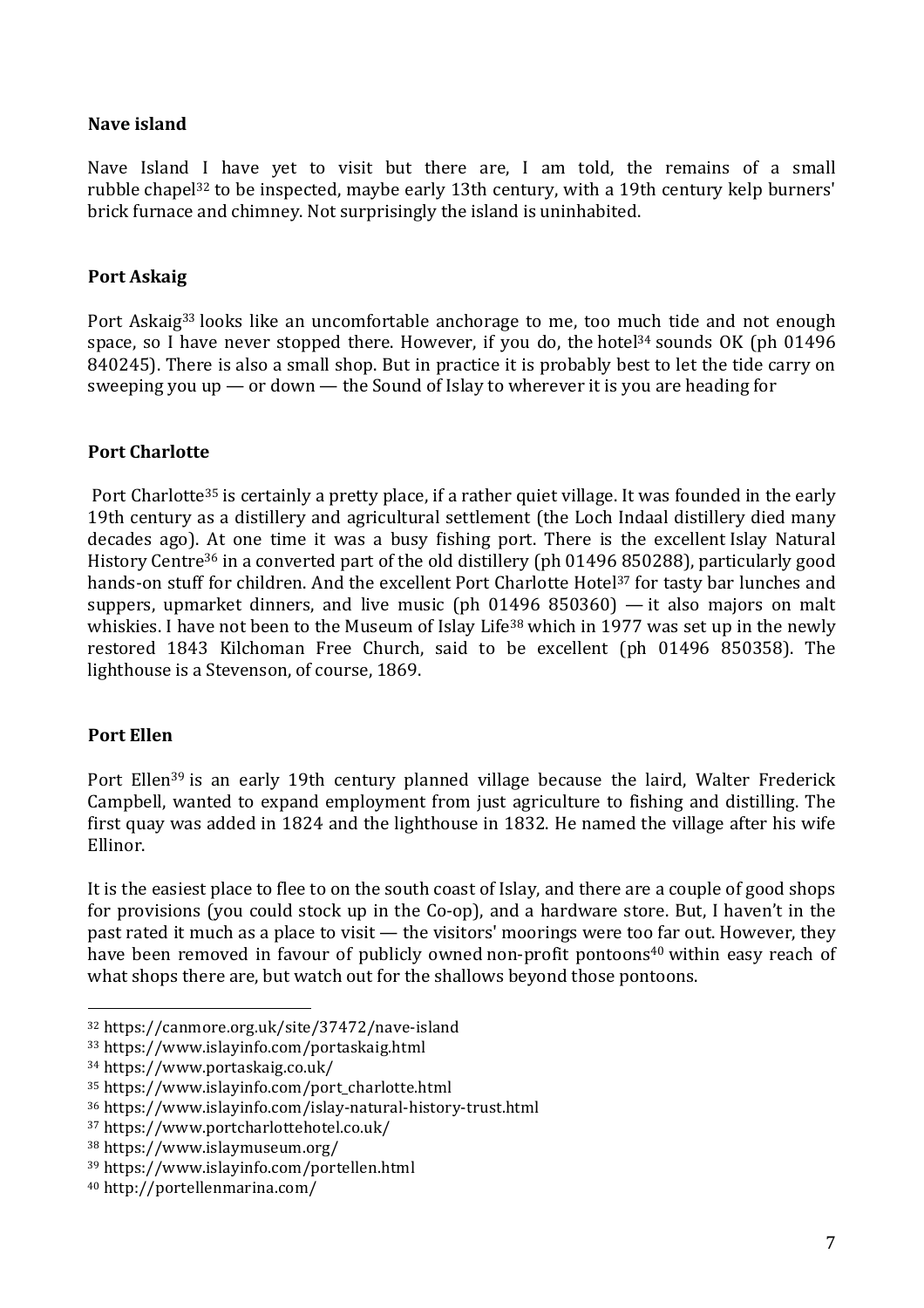There didn't seem to be much in the way of a good eaterie until the Islay Hotel<sup>41</sup> was completely rebuilt and opened in 2011. And then rebranded as 'The Islay' which makes me flinch a bit. Personally I don't like the rather open-plan interior, nor the faux marble toilets, and there are no real ales. But the coffee and cakes were good, and the restaurant has grand views and looks enticing enough to give it a try, which I will one day. Overall, smart not cosy I would say (ph 01496 300109). Then, in 2015, the Sea Salt Bistro<sup>42</sup> and takeaway opened, a very jolly place seemingly run just by women, and good food too — not cheap (01496 300300).

There is a pub, The Ardview Inn, where the piped music is hellish loud. There is no real ale, nor any food when I went, but the Guinness was good, presumably because Ireland is so close. It seems a bit beaten up, but is certainly friendly.

The beach in front of the town would be OK for kids to muck about on. St John's Parish Church at the far end of the beach is worth a look. Built 1897, it is solid, with shining brass and polished wooden pews.

If you do get stuck here, consider getting the bus to Bowmore where there is more to do and see, good shops, and the swimming pool. Or, hire a bike behind the garage next to the hotel and go on your own distillery tour — Laphroaig, Lagavulin and Ardbeg all within easy reach. And the route makes a quite reasonable walk too $43$ .

#### **Port Mòr, Glas Uig, Aros Bay**

These three anchorages are all very close together and about equidistant from the most interesting place to visit hereabouts — Kildalton chapel and cross<sup>44</sup>. From Port Mòr, where some rather flashy motorboats are tied up to a jetty by a restored boathouse, there is a track. From the other two anchorages you have to strike out round the small hill. The cross is generally regarded as the best free-standing Early Christian — 8th century — cross in Scotland, and who am I to disagree. It is a bit difficult to make out exactly what the carvings represent but on the east side 'Pevsner'45 tells me is the virgin and child, Cain slaying Abel, Abraham sacrificing Isaac, and David killing a lion. The late 12th or early 13th century chapel itself is roofless but otherwise reasonably preserved considering it was abandoned at the end of the 17th century. As ever there are mouldering and very old graveslabs, eroded by the elements and the feet of the curious.

#### **Portnahaven**

I am not sure about Portnahaven<sup>46</sup>. At the most southwesterly tip of Scotland, and in an idyllic setting, it should be more exotic than it is. Maybe it is too dominated by holiday homes.

 <sup>41</sup> https://theislayhotel.com/

<sup>42</sup> https://www.seasalt-bistro.co.uk/

<sup>43</sup> https://www.walkhighlands.co.uk/islay-jura/three-distilleries.shtml

<sup>44</sup> https://www.islayinfo.com/islay\_kildalton\_cross.html

<sup>45</sup> Pevsner ibid

<sup>46</sup> https://www.islayinfo.com/portnahaven.html